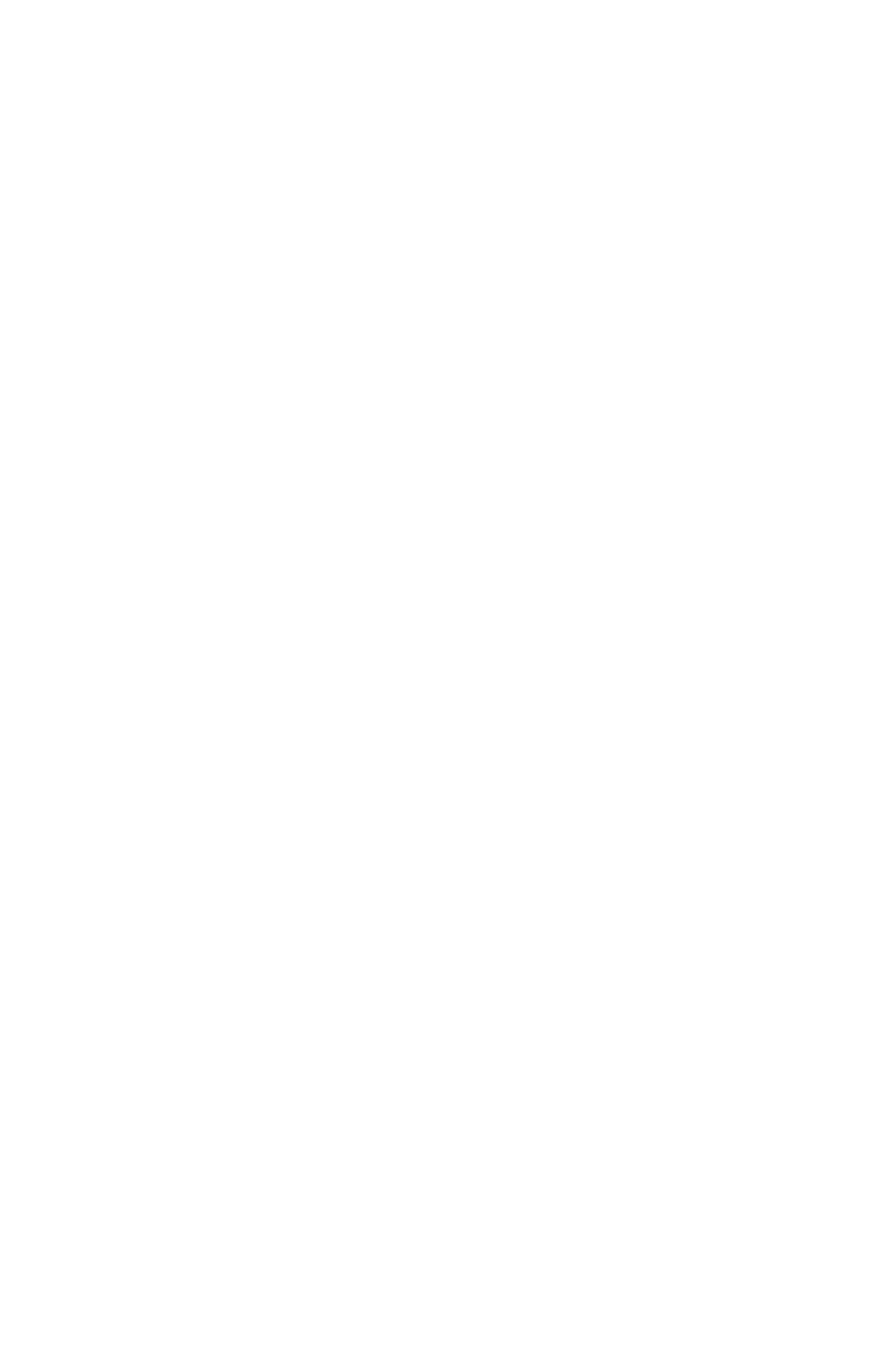

## **BERKS COUNTY** COMMUNITY FOUNDATION

## Welcome to Berks County Community Foundation's 2022 Scholarship Luncheon

### Welcome

Kevin K. Murphy, President Berks County Community Foundation

## Lunch

## Remarks

Berks' Best presentation: Dave Mowery, Editor, *Reading Eagle*

Keynote Speaker: John R. Loyack, President, Alvernia University

Recognition of scholarship recipients, donors and volunteers: Kevin K. Murphy, President Berks County Community Foundation

Use #BerksLunch on Twitter and Instagram for today's event.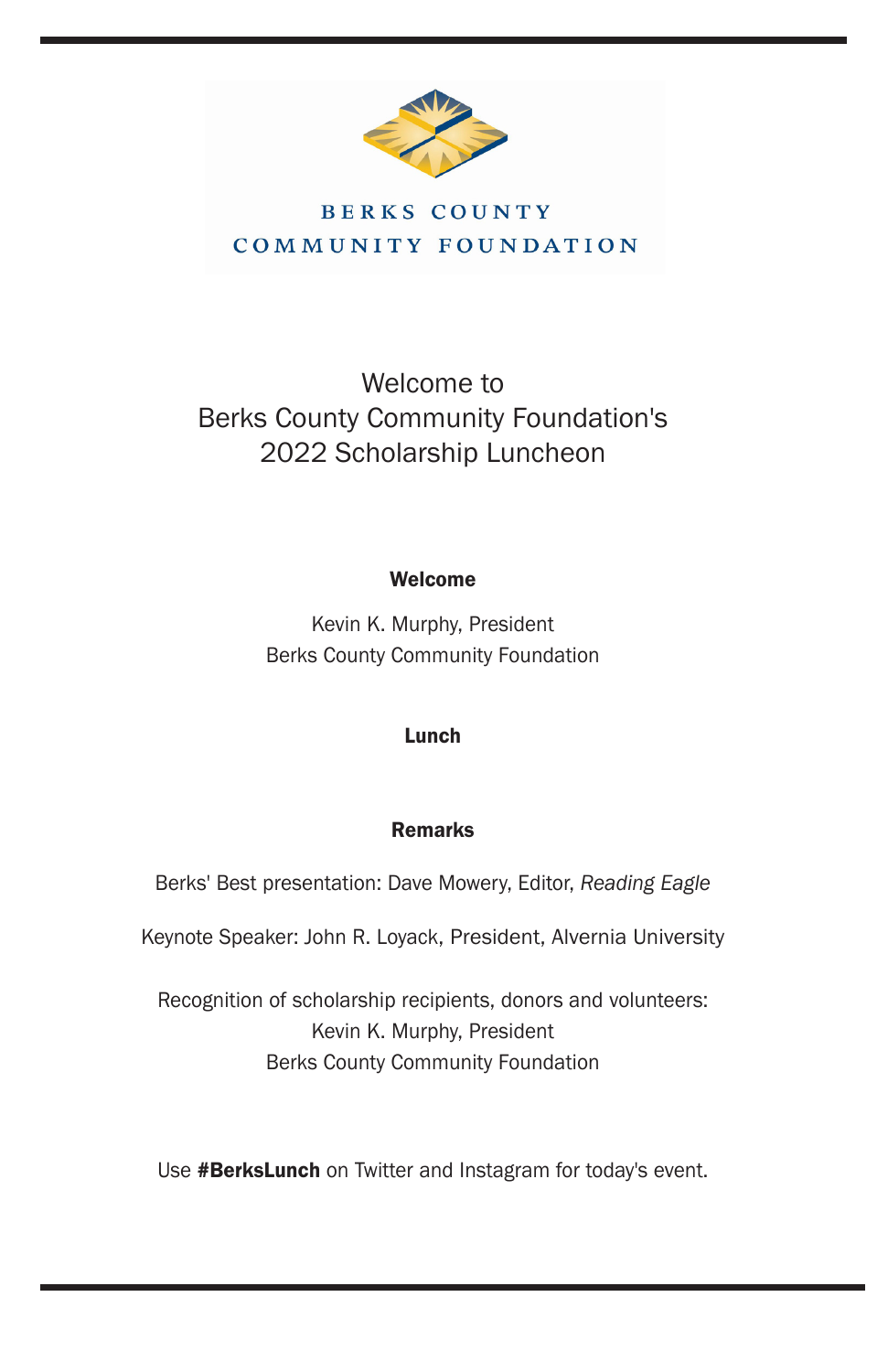## Keynote Speaker: John R. Loyack



John R. Loyack joined the Alvernia community as its seventh president in July 2019, bringing with him a powerful mix of business acumen and higher education leadership. His successful and diversified career provides Alvernia with an unequaled, strategic approach and personal commitment to the student experience.

Prior to his arrival at Alvernia, President Loyack served as executive vice president for business and administration at King's College in Wilkes-Barre and a board member of AMCON Distributing Company in Omaha, Nebraska.

At King's College, he was known for his skills in team building, financial management, community engagement and an intense focus on student success. His efforts led to program expansion and revenue growth at King's.

Prior to his tenure at King's, he spent decades as a corporate executive in the energy, transportation and manufacturing sectors, where he achieved strong operational and financial performance, created strategic and operational plans, and built successful and cohesive management teams.

In addition to earning an MBA from Lehigh University and a bachelor's degree in accounting from King's College, the Pennsylvania native is a certified public accountant with a long history of building relationships in the community. He currently serves on the boards of directors for Northeast Pennsylvania Education Consortium, Luzerne County Industrial Development Authority, The Luzerne Foundation, The Educational Opportunity Centers of Pennsylvania and Riverfront Parks Committee of Wilkes-Barre.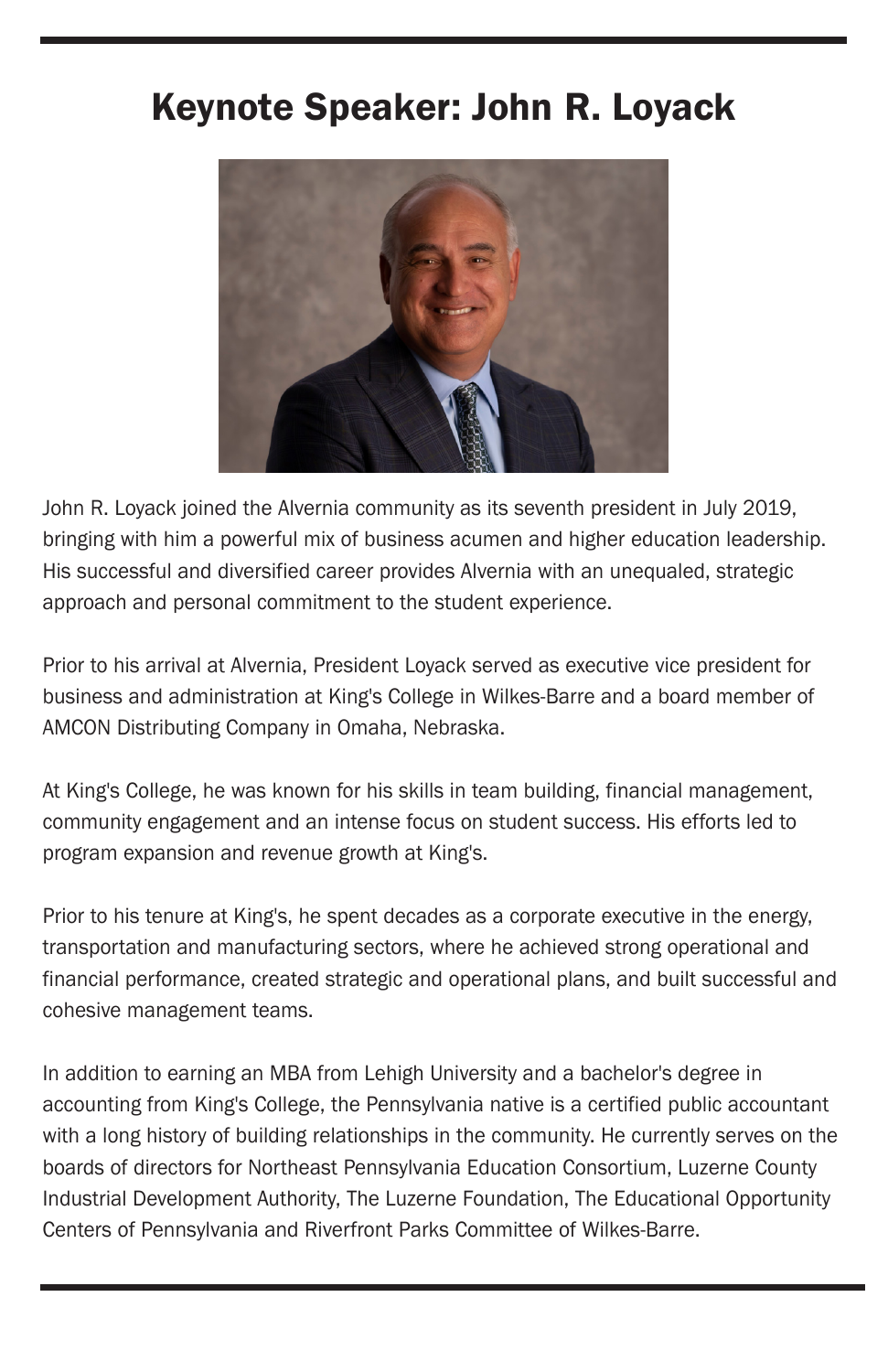## Berks' Best Award Winners 2022

This is the 22nd year of the Berks' Best scholarship project, which is a collaborative initiative of the *Reading Eagle*, Berks County Community Foundation, and the Berks County Intermediate Unit. This project highlights teenagers in our community who study, work, and share their talents with others and the community without the widespread recognition they deserve.

The winners are chosen by dedicated judges who come from local businesses, community organizations, and colleges. Judges say selecting winners from such a group of outstanding high school students continues to be an exciting and challenging task.

#### **Business**

Winner: Sarah Guevara, Conrad Weiser **Judges:** Mark Dolinski, Greater Reading Chamber of Commerce & Industry Kevin Murphy, Berks County Community Foundation Bob Wert, Wert Investment Group of Wells Fargo Advisors

#### Communications

Winner: Emma Detwiler, Wilson Judges: Dr. Kristina Fennelly, Kutztown University Dave Kline, *Reading Eagle* Karin Mallett, WFMZ

#### Taylor Seitzinger Award for Community Service and Leadership

Winner: Katherine Schadler, Wyomissing Judges: Franki Aitken, Berks County Community Foundation Michael Rivera, Keller Williams Tammy Seitzinger, Taylor's mother

#### Computer Science

Winner: Saishree Mupparaju, Exeter Judges: E. Joy McFerren, Weidenhammer Systems John R. Weidenhammer, Weidenhammer Systems Chuck Zwicker, Weidenhammer Systems

#### Foreign Language

Winner: Kaylien Tran, Wilson Judges: Dr. Karen Jogan, Albright College Dr. Christine Núñez, Kutztown University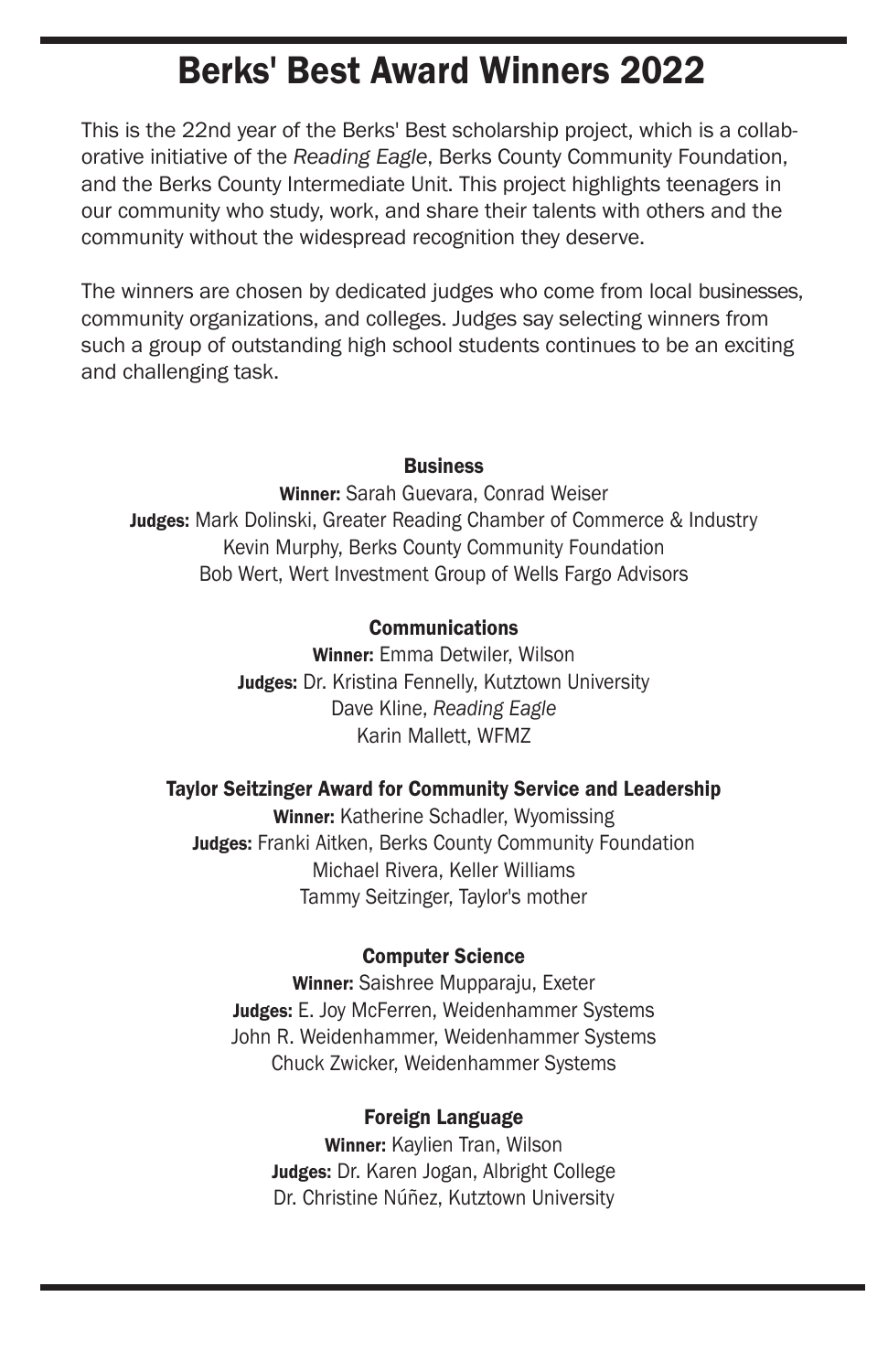#### **Mathematics**

Winner: Nikita Patel, Wilson Judges: Dr. Brian J. Buerke, Albright College Selvi Jagadesan, Penn State Berks

#### Performing Arts

Winner: Jocelyn Hittle, Twin Valley Judges: Shari Gleason-Mayrhofer, Kutztown University Beverly Houck, Yocum Institute for Arts Education Julia Matthews, Albright College

#### Science/Environment

Winner: Joshua Leshinskie, Boyertown Judge: Tami Mysliwiec, Penn State Berks

#### Social Studies

Winner: Rhegan Fagley, Muhlenberg Judges: John Kramer, Albright College John Pankratz, Albright College Victoria Williams, Alvernia University

#### Visual Arts

Winner: Danielle Ha, Daniel Boone Judges: Mark Baldridge, Albright College Fran Parzanese, Artist Peter Rampson, Alvernia University

#### Vocational/Technical

Winner: Sarah Guevara, Conrad Weiser Judges: Glenn Riegel, Berks Career & Technology Center Patty Nies, Reading Muhlenberg Career & Technology Center Laurel Schaeffer, Reading Muhlenberg Career & Technology Center

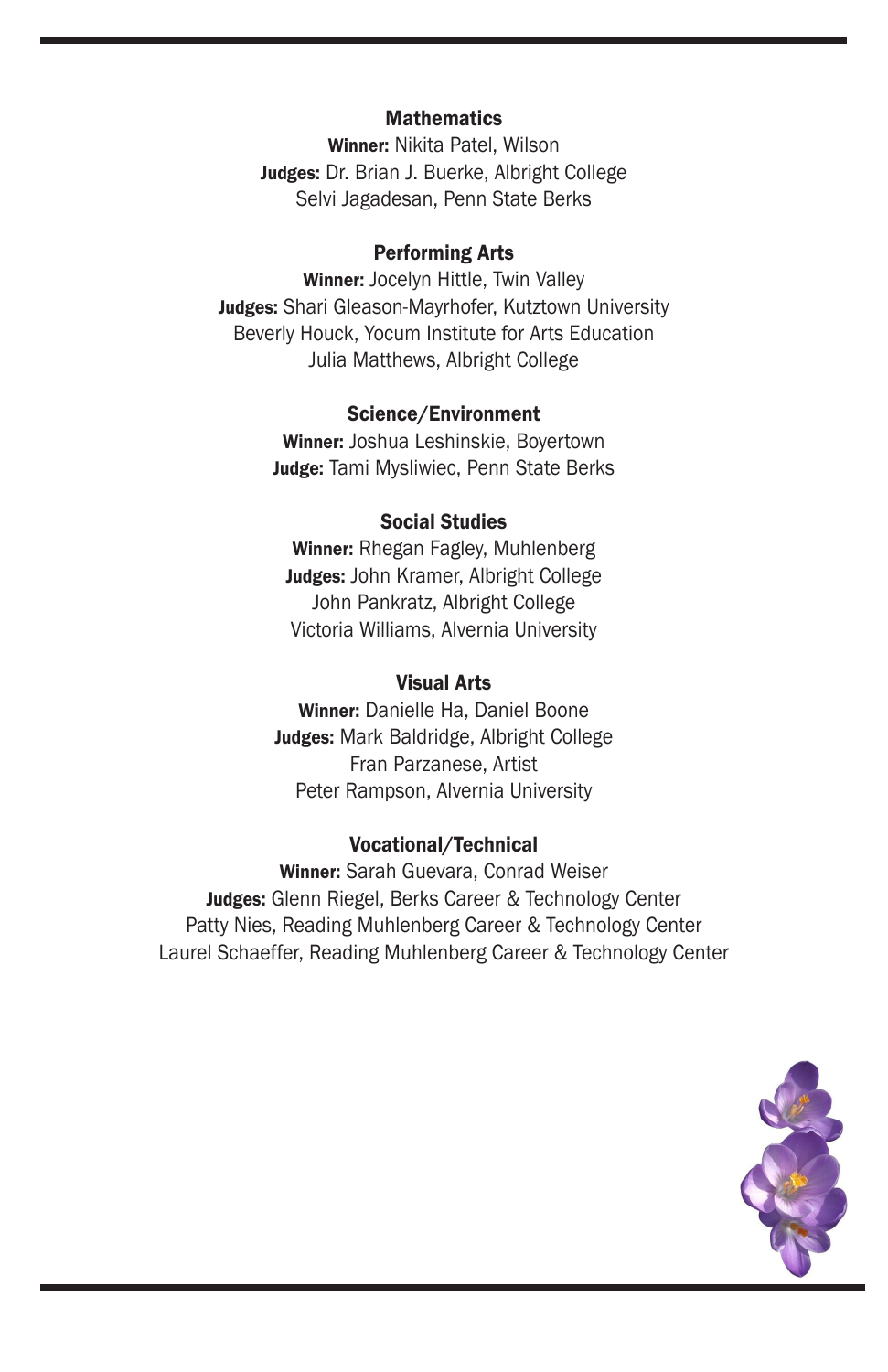

## **COMMUNITY FOUNDATION**

## 2022 Scholarship Recipients

## Scholarships for students from all Berks County schools:

#### Alumni Association of the Reading Hospital School of Nursing Scholarship Fund

For students enrolled in The Reading Hospital School of Health Sciences who demonstrate merit. *2021 recipients: Anina Bell, Haley George, Jennifer Hite, Jordan Kirlin, Diamarina Marrero, Alexa Miller, Shanice Mitchell, Kristen Motacki, Dana Snyder, Haileigh Walmer*

#### Arrow International Scholarship Fund

For high-achieving high school seniors who demonstrated leadership skills and are Berks County residents and will go on to a four-year college or university. *Recipients: Srigouri Oruganty, Saishree Mupparaju, Riley Stine, Sarah Roberts, Colby Snyder, Elise Wang*

#### Iris M. Balthaser Adam Scholarship Fund

For high school seniors graduating from a Berks County school district who will attend Kutztown University to major in elementary education. Preference to applicants graduating from Hamburg Area High School. *Recipient: Alyssa Boyer*

#### Battle of the Badges Scholarship Fund

For graduating high school seniors who are children of active police officers or firefighters serving in the City of Reading or who are children of retired or deceased police officers or firefighters who served in the City of Reading and who plan to continue education in a vocational technical program or at a two- or four-year college, university or trade school. *Recipients: Christopher Avram, Serenity Zawilla*

#### Berks County Association of School Retirees Scholarship Fund

For Berks County seniors who will pursue a degree in education. *Recipient: Valerie Boguslowski*

#### Berks County Scholastic Athletic Trainers' Association Scholarship Fund

For seniors from Berks County who trained with their school district's athletic trainer for at least two years and are pursuing four-year degrees in sports medicine. *Recipient: Haley Daubenspeck*

#### Albert Boscov Memorial Scholarship Fund

For those who will pursue education in performing arts, entertainment, or sports management. *Recipients: Carly Futrick, Sydney Kuszyk*

#### Building Industries Exchange of Reading and Berks County Fund

For Berks County residents who are pursuing post-secondary education in building trades or construction design. *Recipients: Madelyn Lee, Mason Kieffer*

#### Carpenter Technology Retired Employees Scholarship Fund

For children of non-officer employees of Carpenter Technology Corporation (Berks County site), in memory of Dan Kubacki, who retired from Carpenter after 41 years of service. *Recipients: Blake Smith, Gracyn Smith*

#### John Catalano Scholarship Fund

For students with Italian heritage who are studying education at Albright College. *Recipient: Gabrielle D'Amico*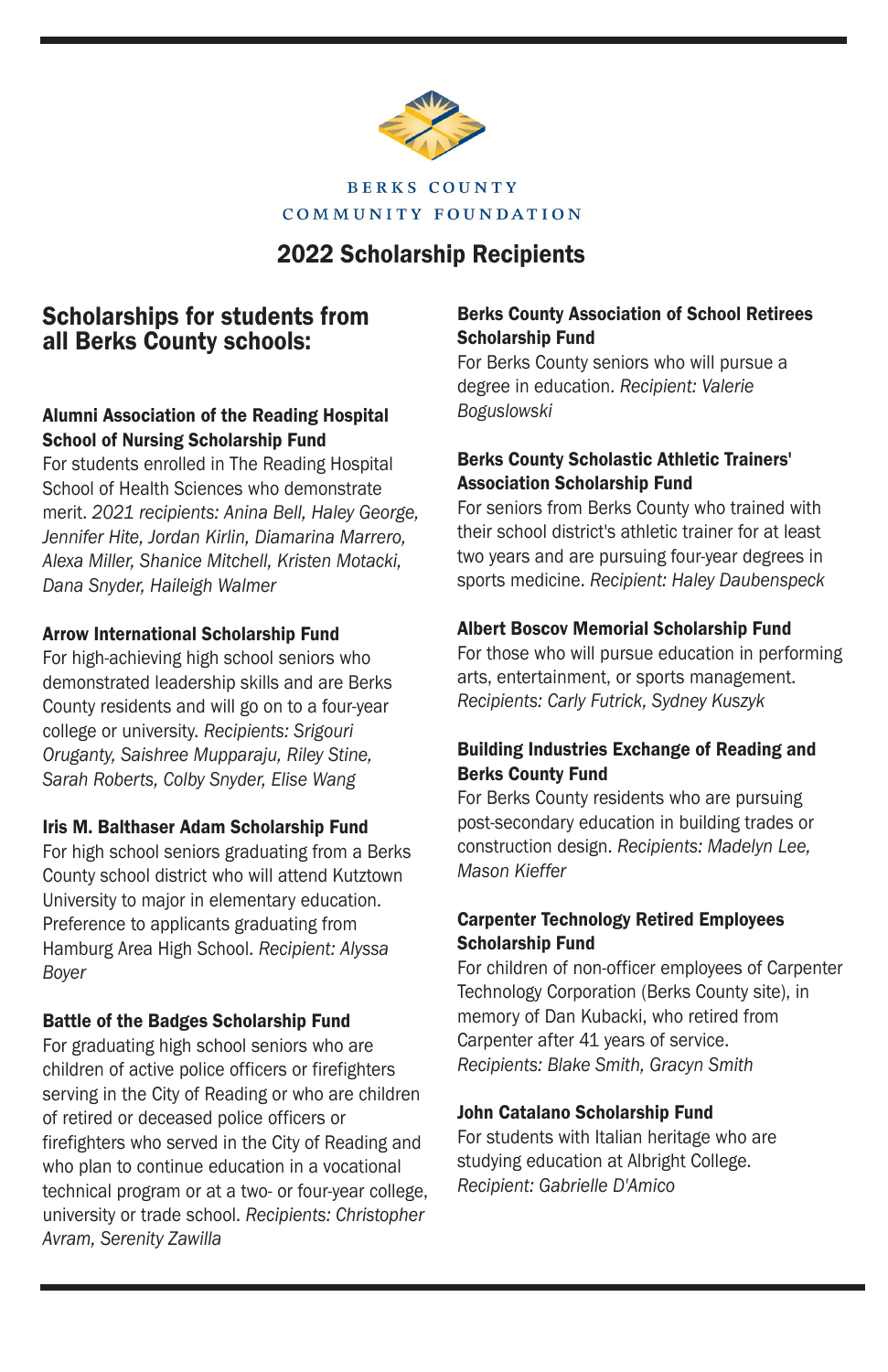#### Helen M. Clymer Scholarship Fund

For single mothers in Berks County who are furthering their education at a college or university in Berks. *Recipient: Ashley Clay*

#### Community General Hospital Foundation/June A. Roedel Healthcare Scholarship Fund

For Berks County residents pursuing careers in health care. *Recipients: Madelyn Altimar, Kylie Amey, EliAnna Bermudez, Amalia Bradburn, Elizabeth Chibirka, Bethany Davidheiser, Nora Easteadt, Joshua Endy, Emily Foight, Madeleine Forry, Brynn Gilbert, Chloe Gilbert, Maia Heim, Chad Henning, Petra Hertzog, Gwen Hettinger, Madison Hocuk, Courtney Jarvis, Kristina Kauffman, Josette Keith, Sofia Lall, Grace Lawrence, Monica Marez, Jared Miller, Madison Moylan, Janet Pagotto, Marissa Perfetto, Joseph Petricoin, Lily Pruitt, Brittney Reyes-Avila, Reagan Rittenhouse, Donna Saboori, Jaylyn Talbot, Mara Trifoi, Rylee Walsh, Sage Westman, Rachel Woomer*

#### Scott G. Daelhousen Engineer's Award Fund

This fund provides two annual awards: One to a student who obtains the highest grade on the annual MathCounts test administered by the Pennsylvania Society of Professional Engineers, and the other to a student who obtains the highest grade on the annual Reading-Berks Science and Engineering Fair Test. *Recipients: Noah Duffy (MathCounts), Srigouri Oruganty (Science Fair)*

#### Jim and Ruth B. Daley Family Fund

For Berks County residents who are continuing their education. Distributions from the fund cover items such as living expenses, professional testing fees, books, child care and transportation. *Recipients: Bradyn Erb, Andrew Kline*

#### Delta Kappa Gamma International Beta Chapter Scholarship Fund

For a female graduate of a Berks County public school who will enter her senior year at Albright College, Alvernia University, Kutztown University, or Penn State Berks to obtain a degree in education. *Recipient: Macy Zimmerman*

#### Jim and Margie Fegley Orchestral String Scholarship Fund

For graduating seniors who are pursuing a degree or certificate in orchestral strings. *Recipient: Ilan Rodriguez*

#### Howard Fox Memorial Law Scholarship Fund

For a deserving graduate of a Berks County high school pursuing a law degree. *Recipient: Luke Myers*

#### Graduate Nurse Scholarship Fund

For alumni of The Reading Hospital School of Health Sciences - Nursing Program pursuing an advanced degree in nursing. *Recipient: Janet Pagotto*

#### GRIP Dreamer Scholarship Fund

For Berks County residents ineligible for financial aid. *Recipients: Cristian Alonso, Alfa Orihuela Álvarez, Schram Constant, Shinelle Felix, Marcos Grijalva, Andrea Jeronimo, Manuela Dominguez Martinez, Jenrry Millan, Justin Nunez, Aldriany Payano Padilla, Ari Solano, Elli Vachaviolou Kyriakos Vachaviolou*

#### Haupt Family Fund

In memory of Marjorie Haupt for Berks County residents pursuing a master's degree in social work, and another annual scholarship in memory of Wilbur Haupt to those furthering their education in a mechanical technology field or an automotive technology field. *Recipients: Cecily Pachuilo (social work), Colby Snyder (technology)*

#### Hispanic Center Scholarship Fund

For academically-talented Latinos in Berks County pursuing higher education. *Recipients: Kiara Cintron, Rohan Talagadadeevi*

#### Elizabeth Horvath Swimming Scholarship Fund

For seniors graduating from Berks County high schools who swam on school or club teams and will continue swimming on a team while pursuing a bachelor's degree. *Recipient: Lauren Paules*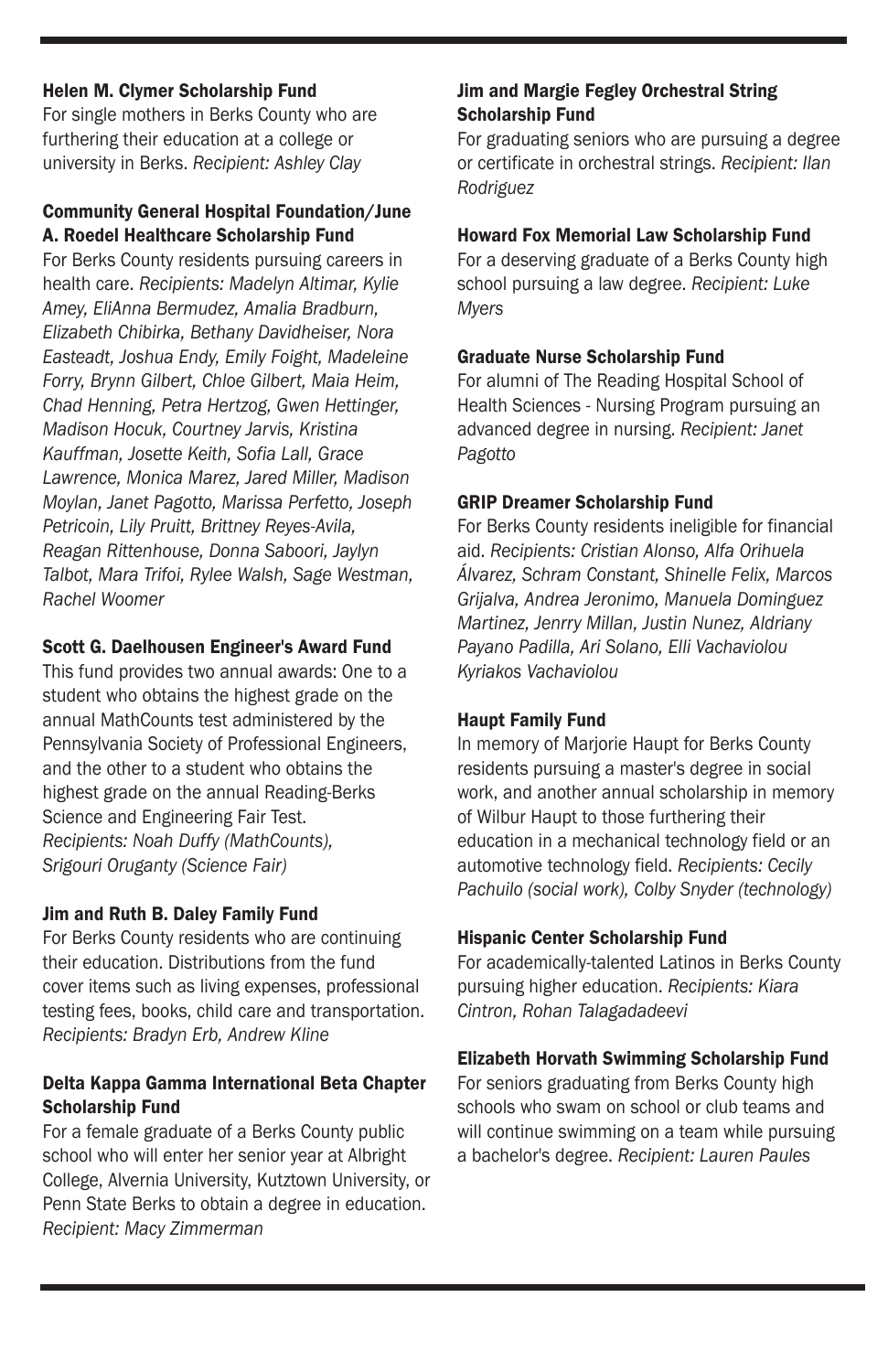#### Matthew Kelly Epitome of Courage Scholarship Fund

For a Berks County student with cystic fibrosis. *Recipient: Amelia Fortunato*

#### Byron F. "Corky" Knoll Memorial Scholarship Fund

For Berks County students going to college to study professional turf grass management or professional golf management. *No recipient.*

#### Larry J. Kramer Scholarship Fund

For Berks County students going to Kutztown University to study computer science, information technology, software development, math, or secondary education with a concentration in math. Preference to applicants graduating from Hamburg Area High School. *Recipient: Justin Nunez*

#### Beth Lynn Negley Manweiler Award for Compassionate Nursing Care

For members of the Reading Hospital School of Health Sciences - Nursing Program graduating class. The recipient is selected by classmates. *Recipient: Griselda Aguilar-Lopez*

#### Liz Martelli "Voices" Scholarship Fund

For Berks County High School seniors who participated in Berks Bards or the *Reading Eagle*'s *Voices* section. *No recipient.*

#### Dave McCanney Scholarship Fund

For members of Olivet Boys & Girls Club pursuing education after high school, and for a female senior who played on Wilson High School's lacrosse team in her junior and senior years and intends to attend a 4-year college or university. *Recipients: Madilyn Fratis (Olivet), Ann Marie Beriguete Valle (Olivet), Kayla Wilkes (Wilson)*

#### Joseph and Peggy McMahon Transportation Engineering Scholarship Fund

For college students majoring in civil engineering with a focus on transportation engineering. *Recipient: Andrew Kline*

#### Ralph H. and Florence Moyer Fund

For post-secondary study or vocational training to a Berks County youth who has demonstrated potential. *Recipients: Brenda Bravo, Mason Kieffer*

#### Irv Noll Memorial Scholarship Fund

For seniors from one of Berks County's public or parochial high schools who played on a golf, basketball, or baseball team, and who will further their education. *Recipient: Mackenzie Gordos*

#### Greg Prosseda Memorial Scholarship Fund

For Berks County students who played on their high school golf team during their junior and senior years. *No recipient.*

#### Reading-Berks Association of Realtors® Scholarship Fund

For Berks County seniors who will study business after high school. *Recipients: Paige DeLoretta, Sara Miller, Jonathon Werley*

#### Earl and Mary and Gary W. Redner Scholarship Fund

For employees or children of employees of Redner's Markets going to college or graduate school. *Recipients: Madison Moylan, Mara Nagle, Marisa Pisapia, Nicholas Ruppert, Kayla Vitabile, Maura Yablonski*

#### St. Andrew United Methodist Church Scholarship Fund

For high school seniors who are members of St. Andrew United Methodist Church who have a record of success in education and who will further their education after high school as fulltime students. *Recipient: Isabella Thomas*

#### Seidel Family Scholarship Fund (Gettysburg College attendees)

For current or former Berks County residents enrolled at Gettysburg College for any pre-law related course of study. *No recipient.*

#### Seidel Family Scholarship Fund (Penn State - Dickinson Law attendees)

For Berks County residents attending Penn State - Dickinson Law. *2021 recipients: Connor O'Boyle, Jacob Kramer*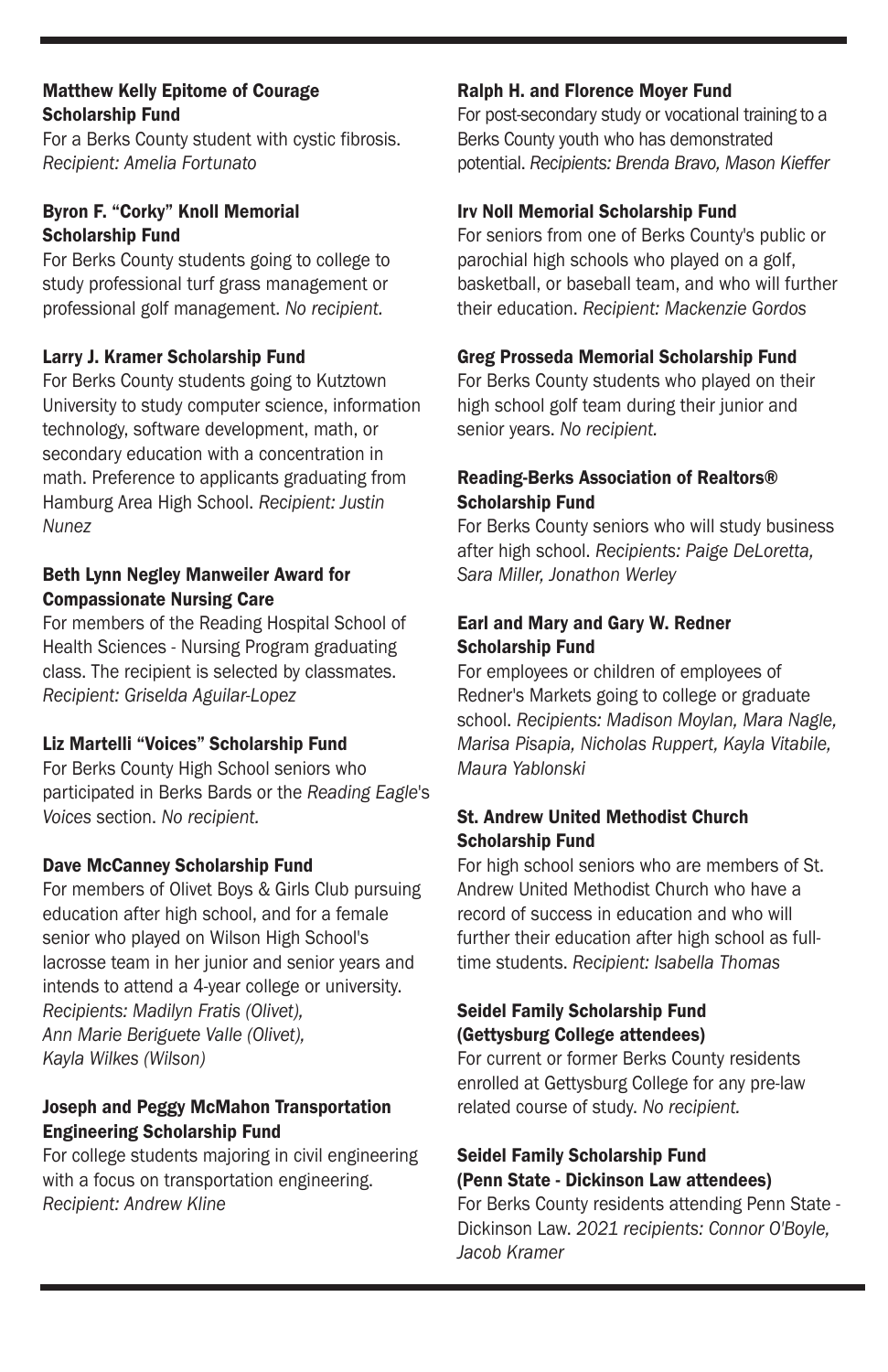#### Nancy Stump Seiger Scholarship Fund

For Berks County seniors who will major in education at Kutztown University. *Recipients: Alyssa Boyer, Brooke Trent*

#### Sweet Street Desserts Scholarship Fund

For children of Sweet Street Desserts employees who are furthering their education. *Recipients: Rachel Henry, Sarah Herman, Mallorie Rishel*

#### Officer Scott A. Wertz Memorial Berks County Scholarship Fund

For graduating seniors who are children of police officers in Berks County, or for graduating seniors of Wilson High School, or for players, umpires or children or grandchildren of players or umpires in the Reading Softball Association. *Recipients: Christopher Avram, Ella Kahn, Julian Nguyen*

#### D.J. Wetzel Fund of First United Church of Christ

For members of Berks County United Church of Christ churches who are continuing their education after high school at a college or university, graduate school, vocational school, or in a life enrichment program. *Recipients: Katelyn DeLong, Allison Pioli*

#### Thomas T. and Christine Hegeman Wheatley Memorial Scholarship Fund

For Berks County residents pursuing an education as an EMT or paramedic or in phlebotomy or nursing. *Recipient: Madison Moylan*

#### Henry E. Williams Jr. Memorial Golf Award Fund

For a Berks County senior who was on the high school golf team and will major in professional golf management, enroll in the PGA Club Professional School or play golf in college. *No recipient.*

#### Wendell Yoder Education Award Fund

For children, grandchildren and stepgrandchildren of current Wexcon Inc. employees. Recipients exemplify traits valued by Wexcon's founder, Wendell Yoder: trust, loyalty and honesty. *Recipient not chosen at time of printing.*

## Scholarships for students from these specific school districts:

## Antietam School District

#### Antietam Foundation Scholarship Fund

For Antietam graduates involved in school and community activities. This fund was formed by combining scholarship funds that were originally established to honor Cortney Ann Kelly, Troy M. DeNunzio and Linda Evans. *Recipients: Evan Fink, Daniel Woodford*

#### Howard D. and Rose E. Goodwin Scholarship Fund

For graduates who live in the Antietam School District and require financial assistance to attend college. *Recipients: Cassandra Keene, Mackenzie Sipple*

#### R. Stuart Stump and Nancy Stump Seiger Scholarship Fund

For graduating seniors from Antietam School District who will major in education at a college or university. *Recipient: Abigail Rochlin*

## Berks Catholic

#### Lombardo Memorial Fund

For seniors who are well-rounded and participated in extracurricular activities in school and in their community. *Recipients: Mackenzie Gordos, Paul Impellizzeri*

## Boyertown Area School District

#### Boyertown AMBUCS Scholarship Fund

For seniors who will study physical therapy, occupational therapy, speech therapy, music therapy, or audiology. *Recipient: Brooklyn Smith*

#### Boyertown Area Education Association Scholarship Fund

For seniors who pursue a bachelor's degree in education and certification to teach in the K-12 classroom. *Recipient: Keeley Malloy*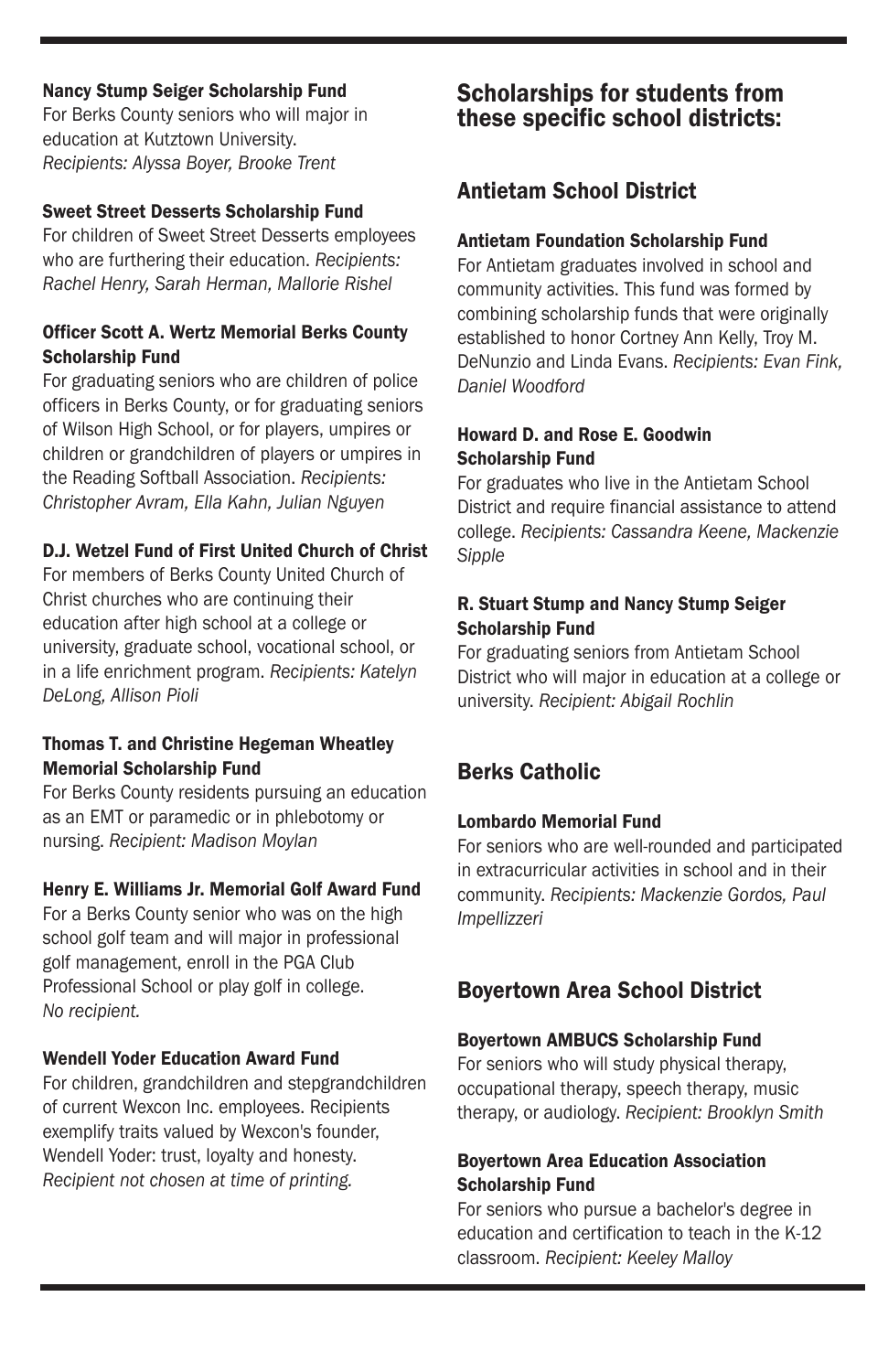#### Boyertown Woman in Life Science Scholarship Fund

For female graduates of Boyertown Area Senior High School pursuing 4-year degrees in biology or health sciences for careers in veterinary science or health care. *Recipient: Riley Cochran*

#### James DiCindio, Jennifer Gilbert, Leslie Saponsky, Boyertown Area Key Club, Kiwanis Club Memorial Scholarship Fund

For high school Key Club members who have achieved academic success, demonstrated leadership and provided service to others. *Recipient: Abigail Moll*

#### William M. Hoffman Scholarship Fund

For students who will pursue a career in law enforcement or criminal justice. *Recipient: Elizabeth Fanelli*

### Robert and Kenneth Mace Scholarship Fund

For graduates who are committed to academics and dedicated to extracurricular activities, persevere through obstacles, and provide inspiration to others. In memory of Robert F. Mace, who died at the World Trade Center in New York City on Sept. 11, 2001, and his brother, Kenneth, who died from leukemia in 2012. *Recipient: Rebecca Sandoval*

#### George V. & Dorothy M. Prutzman Family Scholarship Fund

For graduates who have demonstrated academic achievement and made a significant service contribution to their community, school or church. *Recipient: Sarah Drakas*

## Gene D. Schoch Memorial Scholarship Fund

For seniors who received no other scholarships and are in need of tuition for higher education. *Recipient: Madison Hoelzle*

## Carl A. Yescavage Scholarship Fund

For seniors who will further their education after high school and who exhibit a strong commitment to academics and dedication to school or community activities. *Recipient: Kaitlyn Wilde*

## Brandywine Heights Area School District

### Earl L. Speicher Memorial Scholarship Fund

For Brandywine Heights graduates who will continue their education and who demonstrate a well-rounded involvement in sports, music and school or community activities. *Recipient: Devin Simitz*

## Conrad Weiser Area School District

### Small Steps Scholarship Fund

For Conrad Weiser Area School District students who plan to attend a 2- or 4-year college, university, trade or vocational school. *Recipients: Hannah Gelsinger, Will Lamm, Valerie Schrum, Grace Swartz, Brooke Ulle, Selia Werth*

### Snyder Family Scholarship Fund

In memory of Mary Jane Snyder and in honor of Roy Snyder, this is for seniors who intend to major in education, with a preference for elementary education. *Recipient: Heidi Swartz* 

## The Krista Staudt Memorial Scholarship Fund

For students who intend to further their education after high school and are either cancer survivors or are dealing with or have overcome a medical challenge. *Recipient: Taylor Krick*

## Wallburga E. Weber Scholarship Fund

For a graduate pursuing a degree to be a school teacher, with preference for those intending to teach science. *Recipient: Hannah Gelsinger*

## Daniel Boone Area School District

## Jere O'Boyle Memorial Scholarship Fund

For graduates who excel in music and will pursue a four-year degree, with preference for students who will pursue a music degree. *Recipients: Isabella Michaels, Katherine Sarro*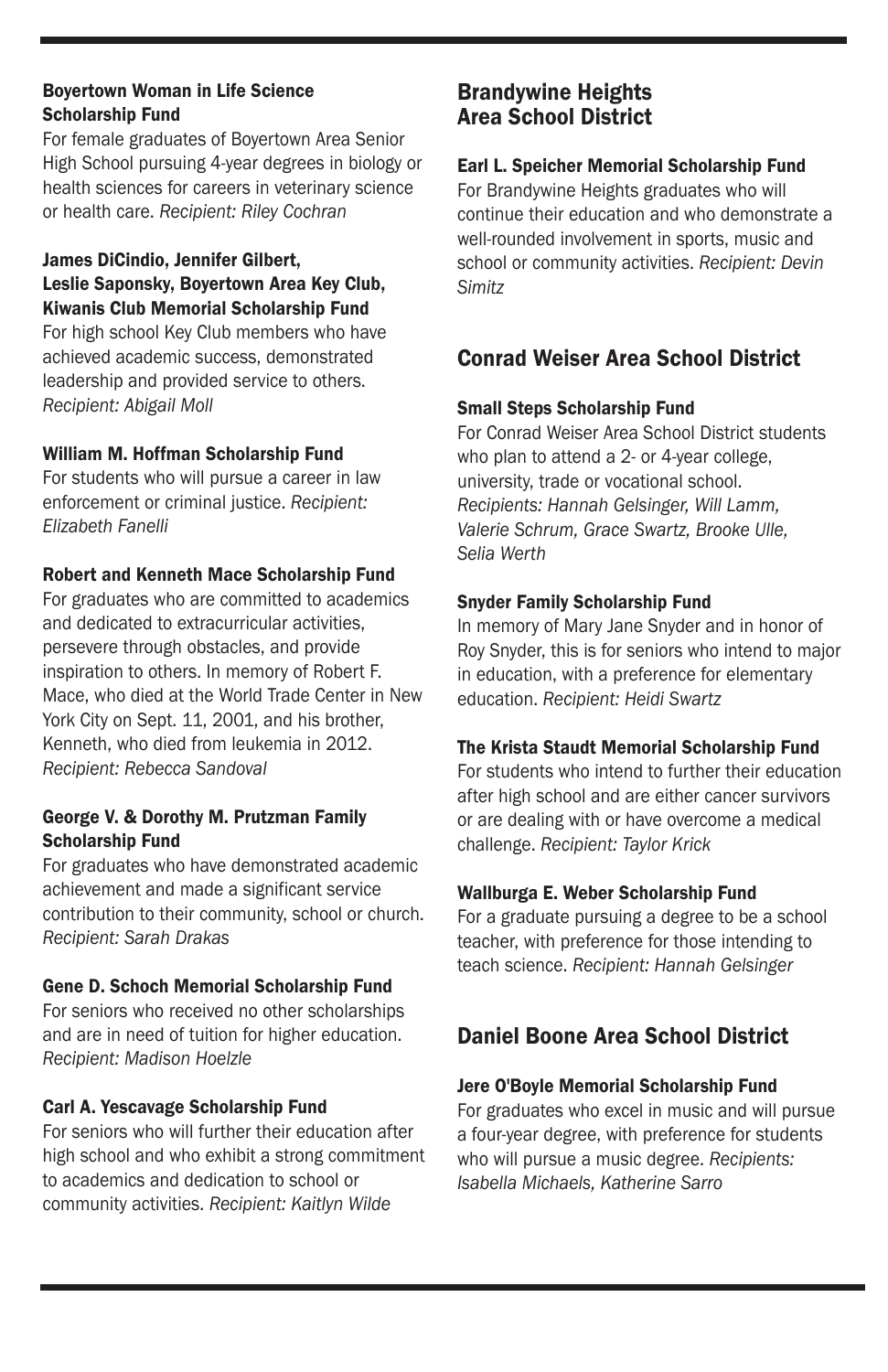## Exeter Township School District

#### Georgine Dorrian Kearney Memorial Scholarship Fund

For female students who will pursue careers in the medical field. *Recipient: Paige Behney*

#### James E. Mabon Sr. Memorial Scholarship Fund

For graduates who demonstrated outstanding academic performance, were involved in community service and school activities, and will pursue a bachelor's degree. *Recipient: Ryan Beam*

## Fleetwood Area School District

#### Coach Ray Buss Scholarship Fund

For graduates who played varsity soccer, displayed team leadership and good sportsmanship, and will play soccer in college. *Recipient: Malachi Herndon*

#### Jeffrey S. Remley Memorial Scholarship Fund

For seniors with an exemplary attitude who intend to play soccer in college. *Recipient: Malachi Herndon*

## Governor Mifflin School District

#### Amos Lemon Burkhart Art Scholarship Fund

For seniors who display extraordinary artistic promise. *Recipients: Jillian Michel, Isabella Reinoso-Velez*

#### James W. Churchill Memorial Scholarship Fund

For graduating members of the wrestling team who will pursue a 4-year degree. *Recipient: Eathan P. Vogelin*

#### Joseph W. Favinger Scholarship Fund

This fund awards two scholarships to seniors. The Heartbeat of the Team Scholarship is for a student who exhibits passion and dedication to a sport, love and loyalty to teammates, and a "never quit" attitude. The Passion for Caring Scholarship is for a student pursuing education in the medical field and who is respected by teachers and classmates for their enthusiasm for life and their dedication to caring for the needs of others. *Recipients: Joseph Petricoin (Heartbeat of the Team), Rachel Ulrich (Passion for Caring)*

#### Fred W. and Pearl P. Griemes Scholarship Fund

For outstanding seniors furthering their education. *Recipients: Valerie Boguslowski, Paige DeLoretta, Cory Engle, Jacob Engle, Elisa Fiore, Will Gallen, Griffin Kriebel, Carly Kuriger, Tedd Stabolepszy, Abigail Steckiel, Rachel Ulrich*

#### Russell L. Hiller Charitable Trust

For seniors pursuing higher education. *Recipients: Paige DeLoretta, Elisa Fiore, Will Gallen, Tedd Stabolepszy, Trevon Veu*

#### The Krista Staudt Memorial Scholarship Fund

For students who intend to further their education after high school and are either cancer survivors or are dealing with or have overcome a medical challenge. *Recipient: Karyn Creelman*

## Hamburg Area School District

#### Martha Ann Boyer and Morris William Boyer Scholarship Fund

For graduates pursuing degrees in business or nursing. *Recipient: Maia Heim*

#### Taylor N. Seitzinger Hamburg Area High School Scholarship Fund

For seniors who participated in school and community activities and will pursue a four-year degree, with preference to those attending DeSales University and/or those who will play women's soccer in college. *Recipients: Lucas Blatt, Kamryn Smith*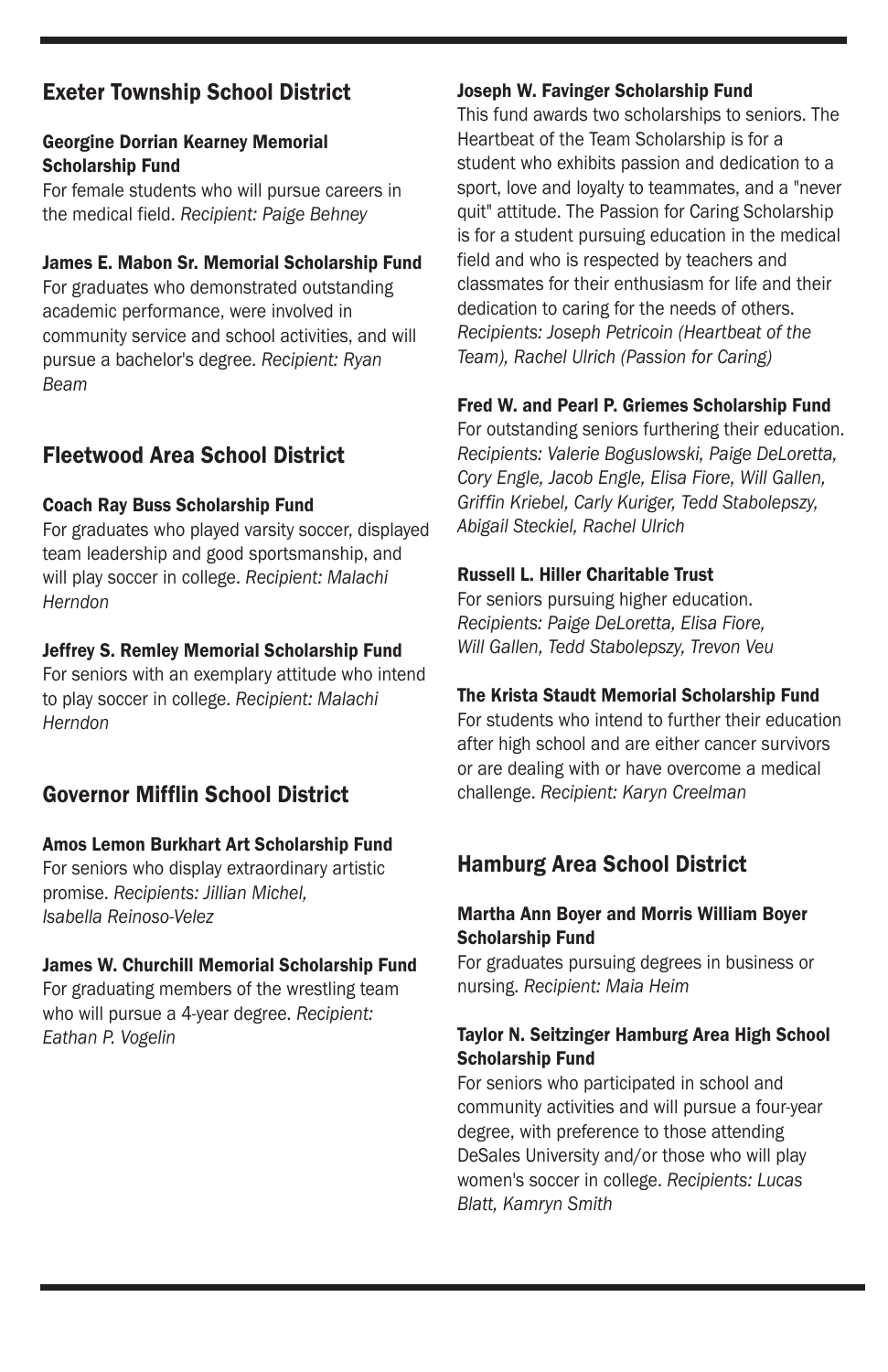## Kutztown Area School District

#### Marion L. and Ernest L. Angstadt Scholarship Fund

For seniors who will pursue a 2- or 4-year degree in agricultural science. *Recipients: Tracey Dieter, Madisyn Schmidt*

## Muhlenberg School District

#### Tim Braun Memorial Scholarship Fund

For seniors who played varsity softball, are committed to sportsmanship and academics, and will pursue higher education. *Recipient: Kayley Hart*

#### Lombardo Family Scholarship Fund

For seniors who participated in varsity sports, were committed to academics, and are pursuing a college degree. *Recipients: Kayley Hart, Warren Reinhart*

## Oley Valley School District

#### Marc Mario McKently Memorial Scholarship Fund

For graduating seniors who have faced difficult challenges or hardships. *Recipient: Charlotte Fisher*

## Reading School District

#### Jorge Luis Acevedo, Jr. Memorial Scholarship Fund

For seniors who enroll in a culinary arts program after high school. *Recipient: Damian Barraza*

#### Amin Family Scholarship Fund

For seniors who demonstrate potential to exceed in college. *Recipients: Alexandrea Rhoads, Kiara Cintron, Elena Crespo, Karla Servin, Molly Mogford, Alfa Orihuela Álvarez, Lorenzo Pagan, Johany Ramirez-Martinez, Leslie Ramos, Jaylyn Talbot*

#### Amin Family Nursing Scholarship Fund

For Reading High seniors who plan to pursue an education in nursing. *Recipient: Jocelyn Karish*

#### Bertolet M. Bossler Scholarship Fund

For seniors who were active in Arxalma, Knight Life, Red and Black, or Red Pen. *Recipient: Mariana Vazquez*

#### Edith Dohner Memorial Scholarship Fund

For seniors who will continue their education to become teachers. *Recipient: Hannah Ceja*

#### Suzanne C. Funk Scholarship Fund

For students who attended Tyson-Schoener Elementary School and are pursuing higher education. *Recipients: Elena Crespo, Xavier Davis*

#### Bruce R. Helwig Reading High School Scholarship Fund

For seniors going to a 4-year college or university. Recipients have a well-rounded background and above-average academic standing. *Recipient: Alfa Orihuela Álvarez*

#### Daniel C. Kubacki Sportsmanship Award Fund

For a senior who demonstrates sportsmanship as an athlete or in a support role in an athletic program, such as a team manager, mascot, cheerleader, umpire, referee, or scorekeeper. *Recipient: Xavier Davis*

#### Chris A. Luppold, CPA, Accounting Scholarship Fund

For graduates who will pursue an accounting career. *Recipient: Jeovany Rodriguez*

#### Elizabeth Martelli Scholarship Fund

For seniors with a passion for writing who will continue their education after high school. *Recipient: Molly Mogford*

#### Masano Family Scholarship Fund

For graduates who were active in student council or student government. *Recipient: Cindy Duong*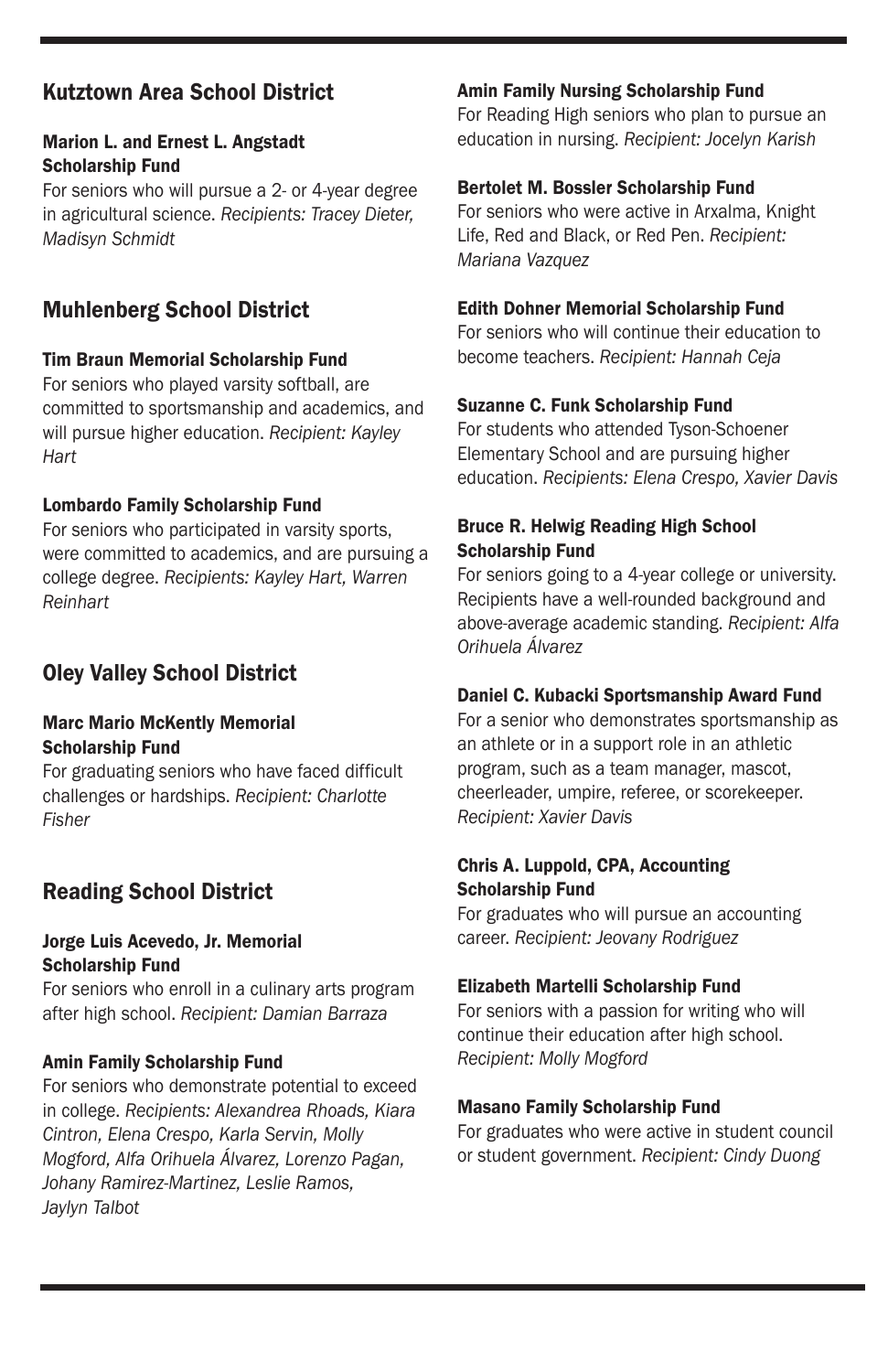#### Reading High School Scholarship Fund

For a senior who demonstrates potential to excel in college. *Recipient: Xavier Davis*

#### Linda Schrufer - Whitey Miller Scholarship Fund

For seniors who will go to college to study engineering. *Recipient: Peter Cadiz*

#### The Krista Staudt Memorial Scholarship Fund

For students who intend to further their education after high school and are either cancer survivors or are dealing with or have overcome a medical challenge. *Recipients: Tariq Jordan*

## Schuylkill Valley School District

#### Charles Hottenstine Memorial Award Fund

For seniors who exhibit superior achievement in at least two varsity sports during their junior or senior year, with major consideration given to the student's character, teamwork and leadership. *Recipient: Madison Ziska*

#### Douglas S. Miller Memorial Scholarship Fund

For seniors in the top 10% of the graduating class who display leadership and will pursue a degree in engineering or science. *Recipient: Sarah Gilbert*

#### Samuel Brooklyn Reed Memorial Scholarship Fund

For seniors who will study anthropology, archaeology, or history, or who have an interest in distance running. *Recipient not chosen at time of printing.*

#### Otis S. Rothenberger Memorial Scholarship Fund

For seniors who will major in education. *Recipient: Kristian Wolf*

#### Gudrun R. Wilson Schuylkill Valley Middle School Memorial Scholarship Fund

For seniors who will pursue a degree in education, who once were identified as learning support students and are pursuing a degree in any field, or who have overcome adversity and are pursuing a degree in any field. *Recipient not chosen at time of printing.*

## Tulpehocken Area School District

### Carol and David Batdorf Scholarship Fund

For the male and female who graduate with the highest class ranks. *Recipients: Mackenzi Sowers, Hunter Zohn*

#### Kurr Foundation Scholarship Fund of Tulpehocken Area School District

For graduates from the Bethel Elementary School area who will continue their education. *Recipients: Kyla Ebersole, Badyn Erb, Abigail Gardula, Chad Henning, Lindsay Johnson, Autumn Lawrence, Monica Marez, Cole Phillips, Giovanni Rivera-Jusino, Matthew Wenger, Hunter Zohn*

## Gerald and Pauline Seiler Scholarship Fund

For seniors pursuing vocational education that does not require a bachelor's degree, or to seniors pursuing a bachelor's degree in agricultural science or elementary education. *Recipient: Alyssa Boyer*

## Twin Valley School District

#### Jan Millard Memorial Fund

For students who participated on a boys crosscountry team. *Recipient: Evan Hill*

#### Betty M. Moulder Elementary Education Scholarship Fund

For graduating seniors who will be furthering their education at a four-year college or university to major in education. *Recipients: Alivia Lichtner, Mallory Spahr*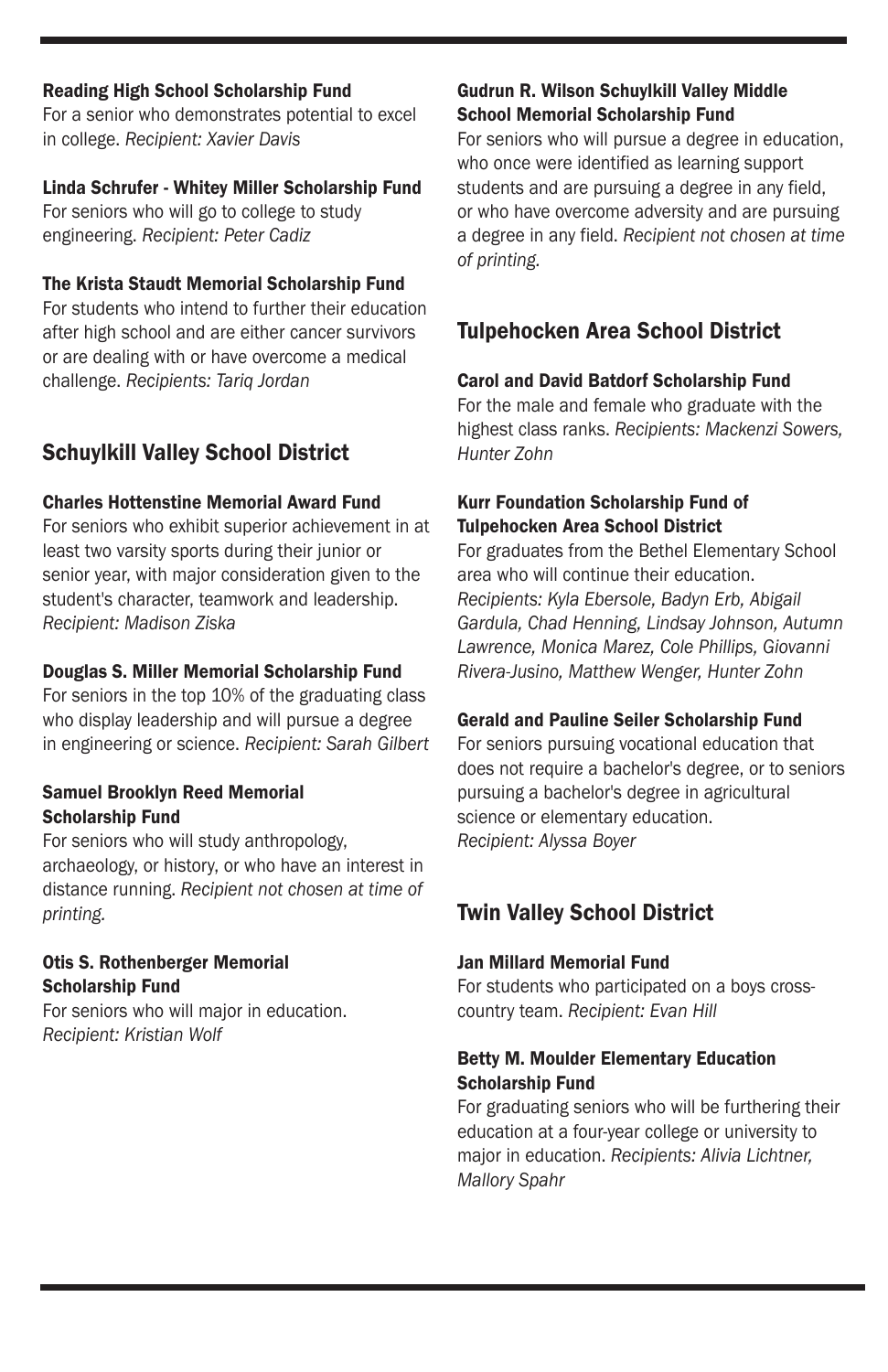#### Twin Valley Community Education Foundation/ Dorothy S. Groff Scholarship Fund

For a senior with outstanding mathematical ability and overall character and attitude. *Recipient: Ryan Baylis*

## Wilson School District

#### Bill Brumbach Sportsmanship Award Fund

For graduates known for team spirit, fair play and enthusiasm. *Recipient: Joshua Drake*

#### Jere Gabrielle Award Fund

For graduates who are outstanding in art. *Recipient: Olivia DiMartini*

#### Guenter Family Memorial Scholarship Fund

For well-rounded graduates dedicated to both education and athletics. *Recipients: Katie Dallas, Luke Kline*

#### Dave McCanney Scholarship Fund

For members of Olivet Boys & Girls Club pursuing education after high school, and for a female senior who played on Wilson High School's lacrosse team in her junior and senior years and intends to attend a 4-year college or university. *Recipients: Madilyn Fratis (Olivet), Ann Marie Beriguete Valle (Olivet), Kayla Wilkes (Wilson)*

#### Clayton Schannauer Memorial Fund

For a graduating senior who played Wilson football and possesses the qualities exemplified by Clayton Schannauer. *Recipient: Eli Rodriguez*

#### Snyder Family Scholarship Fund

In memory of Mary Jane Snyder and in honor of Roy Snyder, this is for seniors who have been members of Wilson swim or dive teams, with preference to students who will continue to participate in aqua sports in college. *Recipients: Luke Kline, Madeline Nigrini*

#### Andrew J. Straka Jr. Memorial Scholarship Fund

For graduates in the top 50% of their class and who participated in at least two sports in each high school year. *Recipient: Kaitlyn Gundersen*

#### Marguerite E. Swartz Scholarship Fund

For graduates who are furthering their education. *Recipients: Julia Eck, Benjamin Houck, Bailey Nicholas*

#### Christopher Whitehead Memorial Fund

For graduates who have overcome physical difficulties to lead a positive life. *Recipient: Kaylien Tran*

#### Wilson Scholarship Fund

For graduates who will pursue post-secondary education, and have balanced extracurricular activities with academics, participated in activities that serve others, and shown academic improvement. *Recipients not chosen at time of printing.*

#### Steven Yeager Scholarship Fund

For a senior who will be furthering his or her education at a 4-year or 2-year college, university or vocational school after high school and who has been a member of the high school swim team or dive team for at least three years. *Recipient: Kaitlyn Gundersen*

#### Michael S. Ziolkowski Memorial Scholarship Fund

For graduates who have participated in school sports, are pursuing a degree, and will play sports in college. *Recipients: Ella Kahn, Jonathon Ramsey*

## Scholarships for students from outside Berks County:

## Mount Carmel Area School District (Northumberland County)

#### Helen Monkiewicz Kubacki Scholarship Fund for Mount Carmel Area Jr./Sr. High School For seniors pursuing education in nursing.

*Recipient: Desirae Mattis*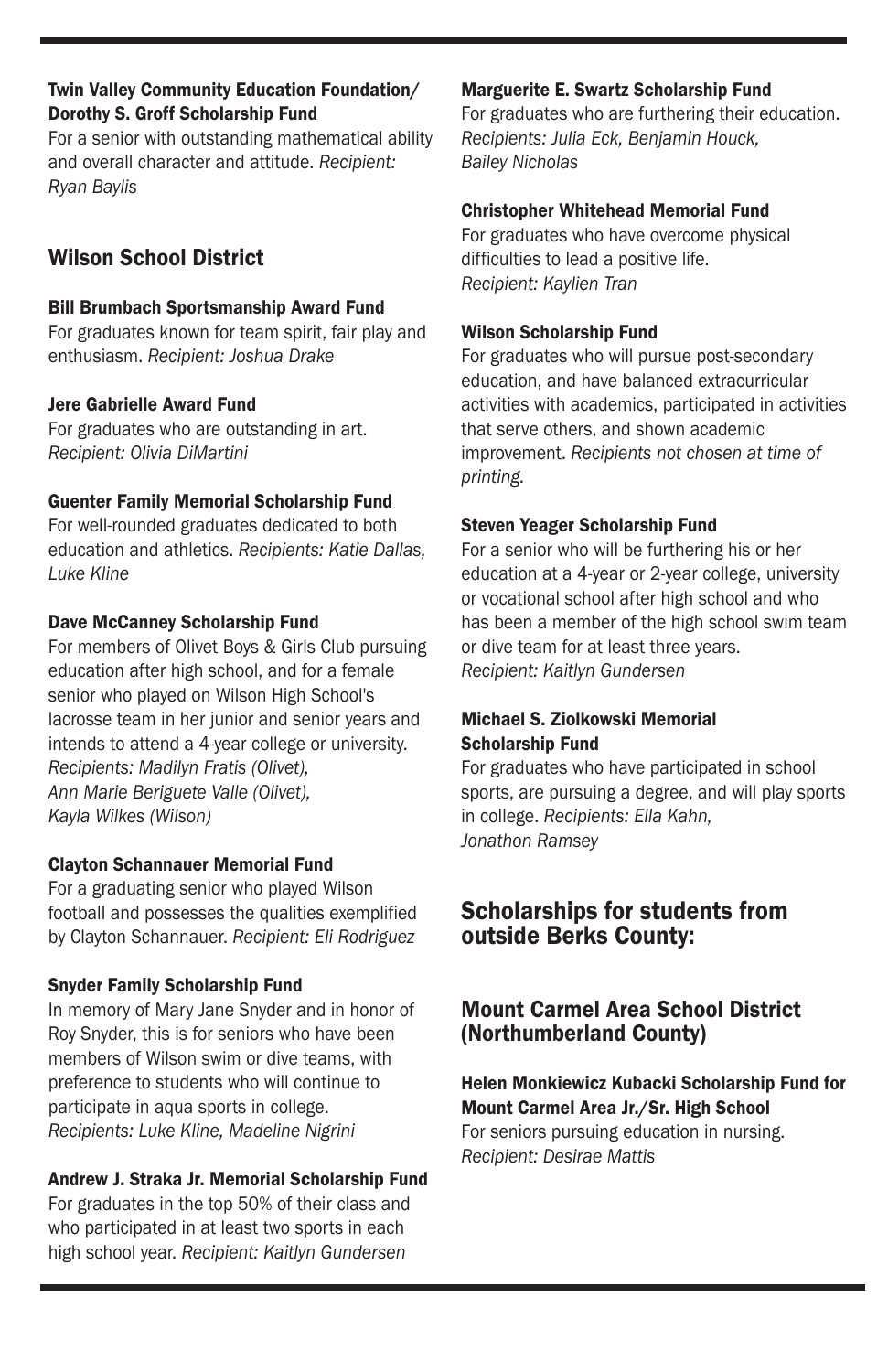## Nucla, Colorado

#### Carrol A. and L. May Weimer Memorial Scholarship Fund

For graduating seniors from Nucla High School. Established in memory of Carrol A. and L. May Weimer, who were lifelong loving partners with a long family history of farming and ranching in Nucla. *Recipient: Shailah Franklin*

#### Parkland School District (Lehigh County)

#### Annie B. Fritch Scholarship Fund

For female graduates who will major in elementary education in Pennsylvania. *Recipient: Ashlyn Cope*

## Schuylkill County

#### John Rich Curran Memorial Scholarship Fund

For students from a high school in Schuylkill County who will go on to a 4-year college or university. The high schools eligible for this scholarship rotate every year. *Recipient not chosen at time of printing.*

## Wilkes University

#### Helen Monkiewicz Kubacki Scholarship Fund for Wilkes University

For students who completed at least one year in either the generic or registered nurse undergraduate program at Wilkes University. *Recipient not chosen at time of printing.*

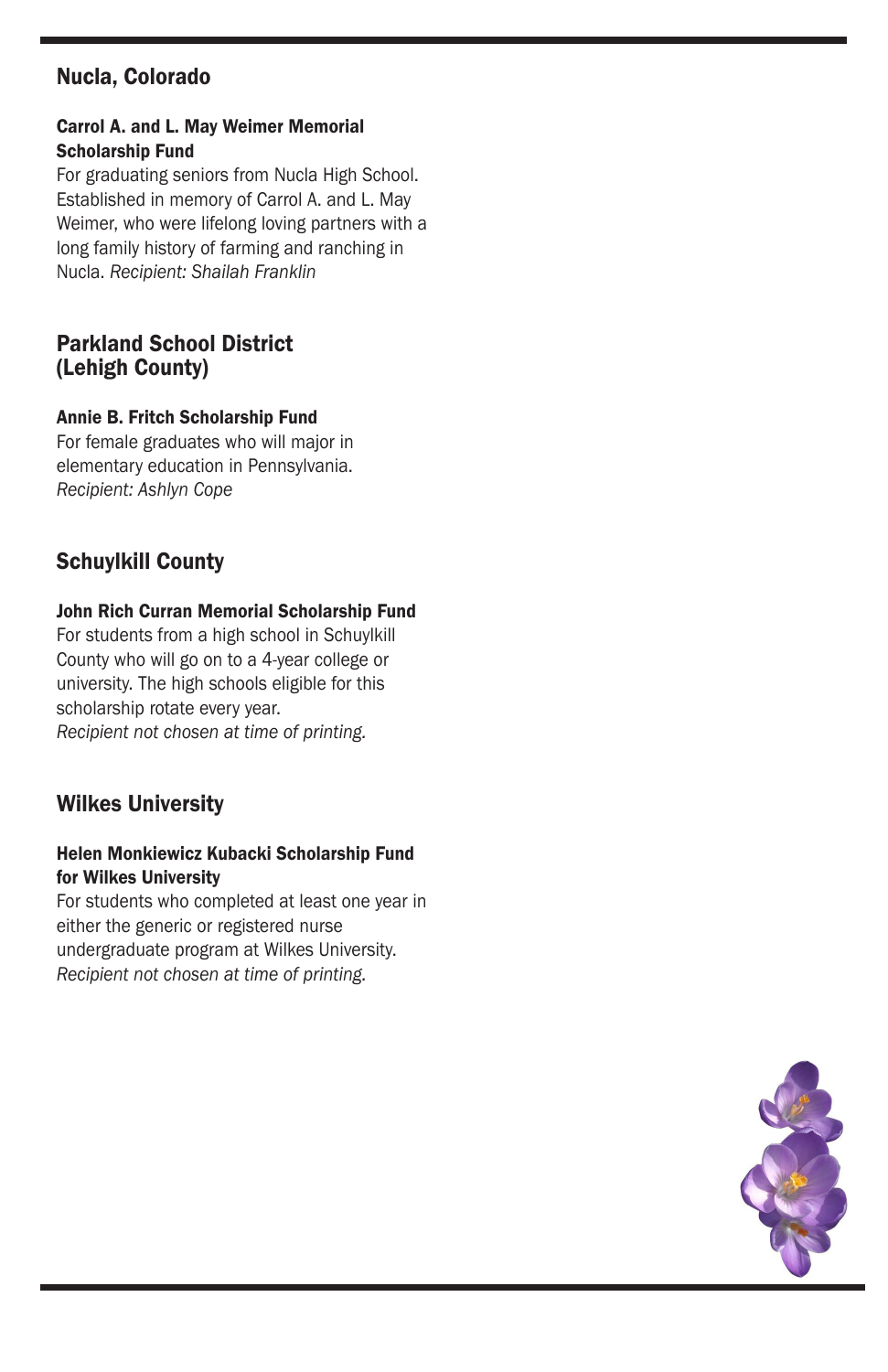## What is a community foundation?



A community foundation is a nonprofit corporation that serves as a civic leader for a region by developing, managing and distributing funds to meet existing and emerging community needs. Community foundations are created by local residents, governed by a volunteer board of directors and run by professional staff with expertise in identifying needs in the community. There are about 750 community foundations in the United States and 1,700 worldwide.

The mission of Berks County Community Foundation is to promote philanthropy and improve the quality of life for the residents of Berks County. The Community Foundation helps individuals, families, organizations and businesses achieve their charitable goals. This is most often accomplished by creating charitable funds so that money will be available for grants, scholarships or both in perpetuity.

The Community Foundation has assets of more than \$130 million and has distributed almost \$70 million in grants and scholarships since its founding in 1994. Some of those grants are focused on specific initiatives that can greatly benefit Berks County.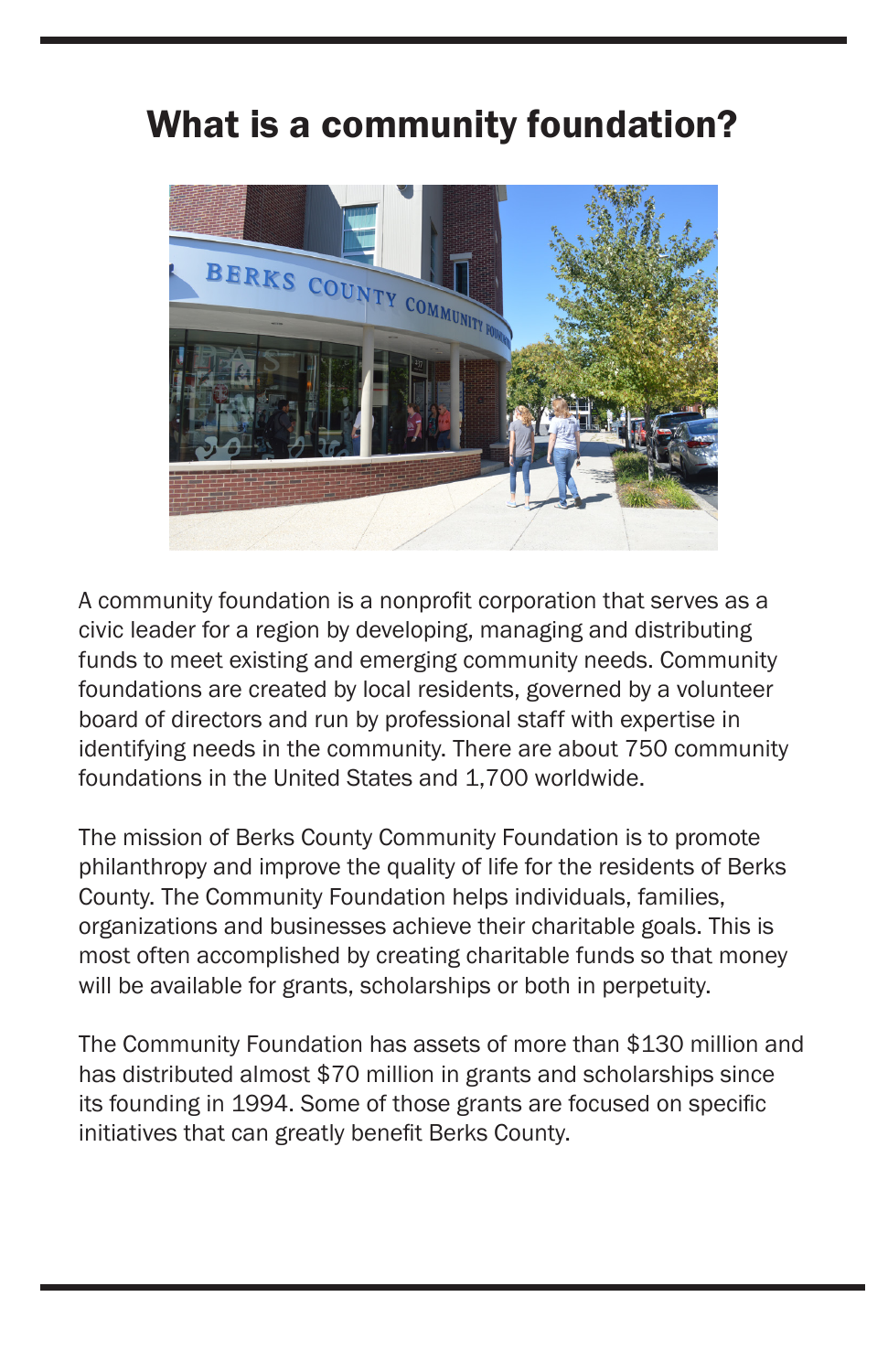## Generosity blooms and grows

Berks County Community Foundation thanks the families, businesses, and individuals who created or donated to each of the scholarships that were recognized at the luncheon today.

The scholarships and awards listed in this program represent an investment of nearly \$670,000 in our community in 2022. That brings the total amount of scholarships awarded since Berks County Community Foundation's inception in 1994 to \$12,345,378.

A special thank you also to the volunteers who evaluated scholarship applications and selected the scholarship recipients.

As a small token of our appreciation to each of you for attending this event, there are African Violets on all of the tables in this room, and they are yours to take home. By breaking off a leaf of an African Violet and inserting it in soil, a new plant will root in just weeks. Over a lifetime, one violet can bloom into hundreds of new plants, each of which can become hundreds more.

The African Violet inspires us to give of ourselves to others so that generosity can grow exponentially to benefit countless more. As these violets grow, so will your ideas about ways to give back to your community. The scholarships that many of you have earned were made possible by the generosity of others. We wish each of you the best of luck on your journeys. Please take one of the potted violets home with you so that it can inspire you in the days ahead.